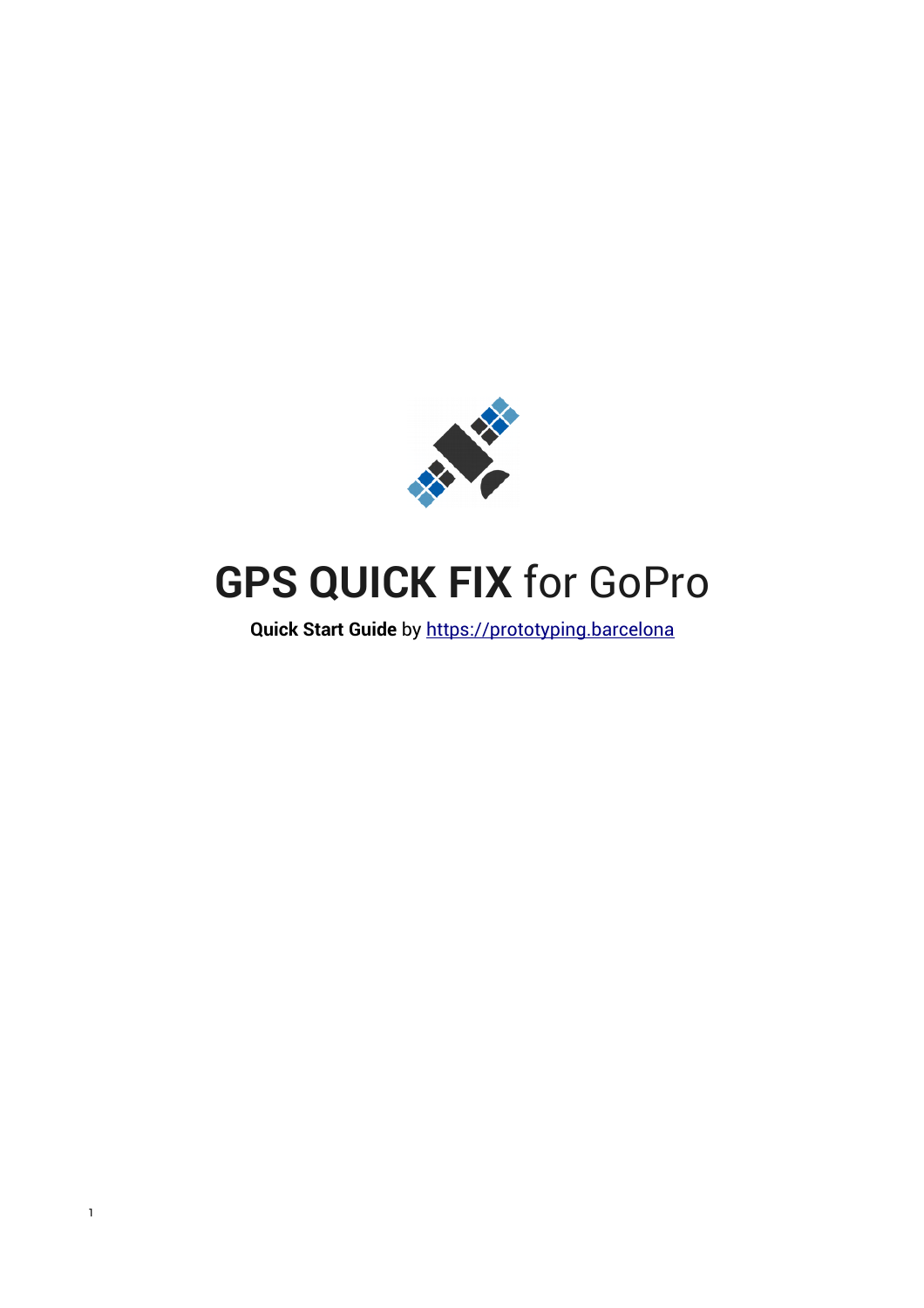# **Table of Contents**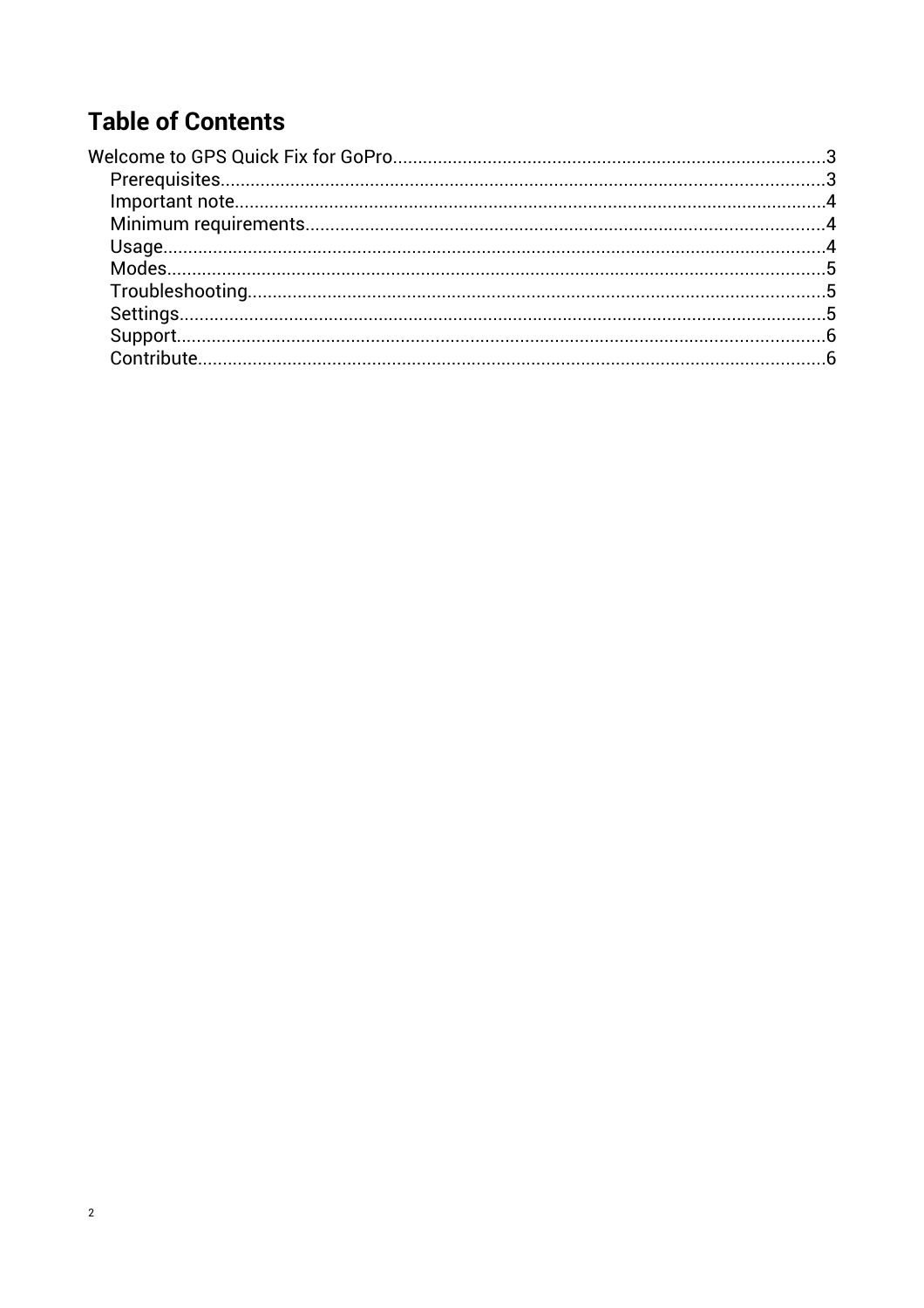Hey, I'm Juan.

# <span id="page-2-1"></span>Welcome to **GPS Quick Fix** for GoPro

This tool will modify your GoPro videos to enable, when possible, the performance stickers feature in GoPro Quik.

If you need a copy of the software, [get it here.](https://goprotelemetryextractor.com/#fix)

If you prefer a video tutorial, [check out this one.](https://youtu.be/nY4LfVFViT0) For all the details please refer to this guide.

#### <span id="page-2-0"></span>**Prerequisites**

This tool will not fix your GPS signal, it will only modify it in order to make it available to GoPro Quik. If the quality of the GPS data in your video is low, the path, speed, altitude and so on will still show wrong values.

If your video does not contain GPS data, this tool will not create it. For tips on how to record with good GPS signal, read this [FAQ post.](https://community.gopro.com/t5/GoPro-Metadata-Visualization-GPS/GoPro-GPS-not-working-Performance-stickers-and-telemetry-FAQ/gpm-p/419554#M320)

If you want to check if your video contains any GPS signal before using this tool, use the [Telemetry Extractor.](https://goprotelemetryextractor.com/free) If you see a GPS stream, your video contains some GPS data:



Make sure you have plenty of free hard drive space in your system. Each video will be duplicated, so 20GB of video files can quickly become 40GB.

This software will only enable gauges for video formats that are compatible with Quik: HERO9, HERO8, HERO7, HERO6, HERO5 Black, Max (Only hero mode and horizontally reframed videos that retain the telemetry data)

Quik does not handle files larger than 4GB well (like those generated with the GoPro Labs firmware), nor is it expected to process resolutions larger than 4K. This app is not intended to fix these issues.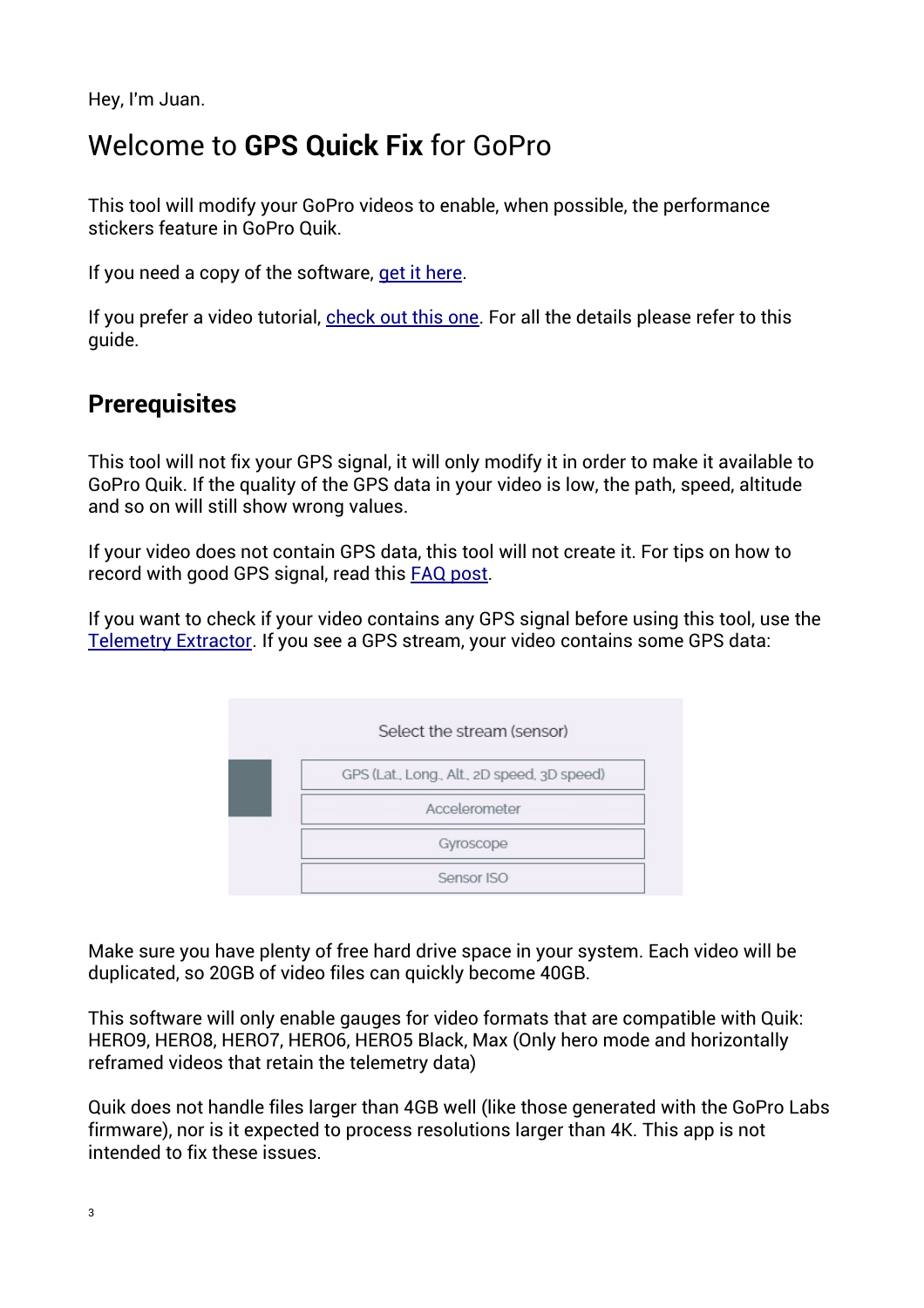#### <span id="page-3-2"></span>**Important note**

The latest version of Quik (2.7.0) has problems synchronising the telemetry data with some videos. You can get better results with version 2.5.0, which can be found in the GoPro servers (It is recommended to do a backup of your original video files before installing an older version):

- Windows: https://software.gopro.com/PC/GoPro\_Quik-WinInstaller-2.5.0.290.exe
- macOS: https://software.gopro.com/Mac/GoPro\_Quik-MacInstaller-2.5.0.259.dmg

You might want to disable automatic updates from the Settings section of the Quik app.

In case the 2.5.0 version of Quik does not work well for you, here is 2.6.0:

- Windows: https://software.gopro.com/PC/GoPro\_Quik-WinInstaller-2.6.0.730.exe
- macOS: https://software.gopro.com/Mac/GoPro\_Quik-MacInstaller-2.6.0.666.dmg

#### <span id="page-3-1"></span>**Minimum requirements**

This software has versions for Windows and macOS. Both require a 64 bit system. Other than that, the software has been used on high and low end devices successfully.

#### <span id="page-3-0"></span>**Usage**

By default, the "Tolerance for bad GPS precision" will be set to very high. This will make all the GPS data visible, even very wrong one. You can tweak this setting to try to achieve a better result. The option "none" will not modify GPS precision, but will still enable the gauges for cameras that are not supported in Quik (GoPro HERO9, HERO8, GoPro Max).

|                    | Tolerance for bad GPS precision   Very High ♦ |  |  |  |  |
|--------------------|-----------------------------------------------|--|--|--|--|
| Mode               | Fast                                          |  |  |  |  |
|                    |                                               |  |  |  |  |
|                    |                                               |  |  |  |  |
|                    |                                               |  |  |  |  |
| <b>CHOOSE FILE</b> |                                               |  |  |  |  |
|                    |                                               |  |  |  |  |
|                    |                                               |  |  |  |  |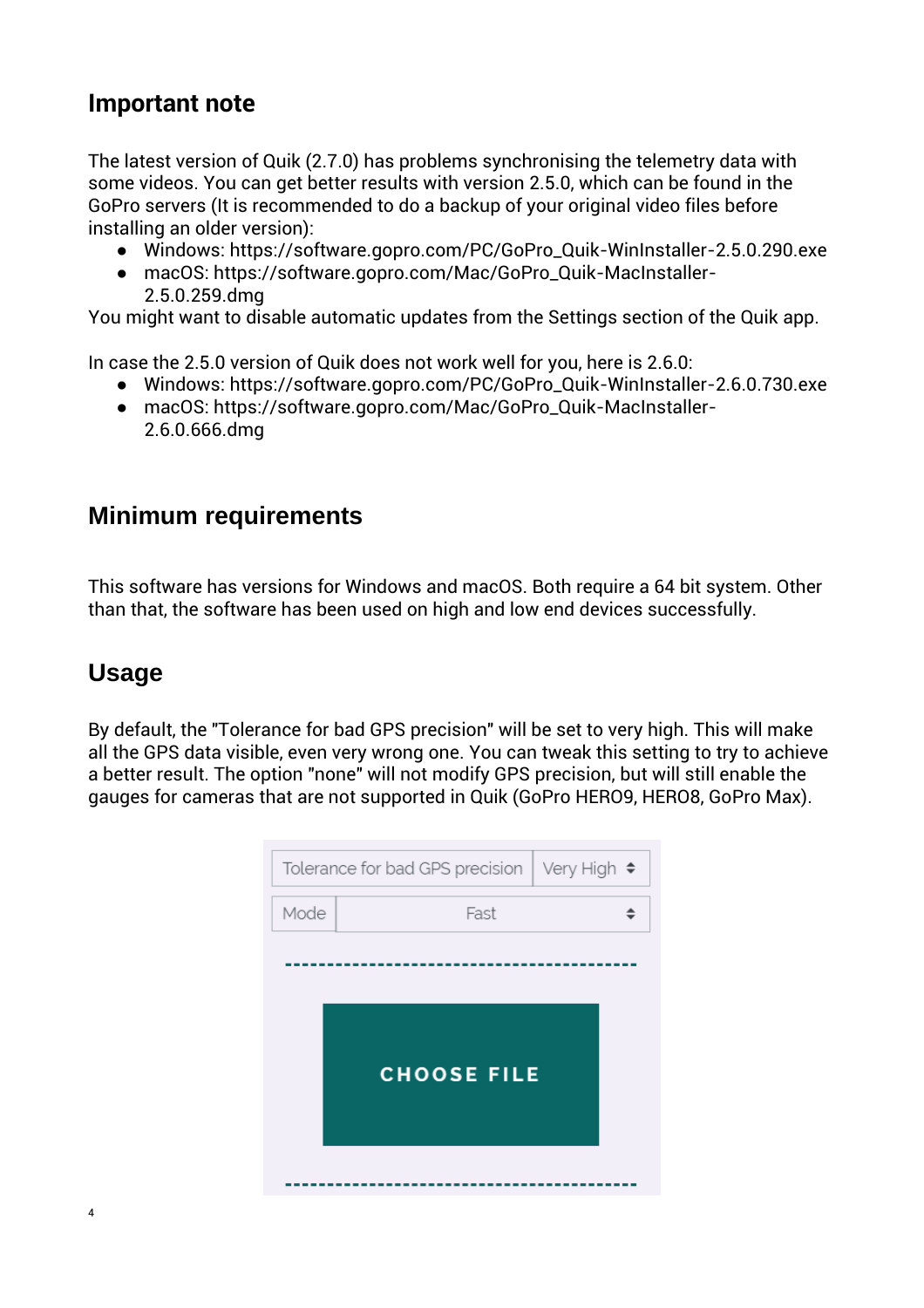To start the process, drag and drop one or more of your original video files into the app. It will process and make a copy of each video file.

Once the files have processed, import the new copies into GoPro Quik:

- Place the new video in Quik's media folder (see Quik settings)
- Refresh the media folder from the Quik settings screen
- Within the video or the editing screen enable the "performance stickers" or "adjust gauges" option

#### <span id="page-4-2"></span>**Modes**

The "Fast" mode will be enough for most cases. The "Brute Force" mode can be useful with time lapses and for keeping highlight tags. It is also useful when Quik does not see a file converted in Fast mode (for example a GoPro Max reframed video) or potentially when you want to upload a converted video to GoPro plus. The "Brute force" mode will try to keep the original date of your files, which might be useful for sorting and concatenating files or data.

In "Brute force" mode, you must import the files only AFTER converting them. If you imported the originals first, make sure to remove them from the Quik media folder and refresh it from the Settings section before importing the converted ones.

## <span id="page-4-1"></span>**Troubleshooting**

Some times, especially if you export multiple modified versions with different tolerance settings, Quik seems to not recognize that the video has changed. Delete the modified video or move it to a different folder (don't delete your original file, just in case), refresh Quik source folder from the Quik settings tab, convert the file again or place it back in Quik's media folder, open Quik and refresh the source folder again.

Note that Quik does not seem to be compatible with portrait (vertical) videos, or .360 videos. Those files will still be processed (Brute Force mode is recommended) but compatibility is limited by Quik.

## <span id="page-4-0"></span>**Settings**

Users can customise some of their preferences:

| Output folder C:\Users\juan\Pictures\GoPro |                                         | <b>Browse</b> |
|--------------------------------------------|-----------------------------------------|---------------|
| Submit anonymous analytics                 | $\triangleright$ Overwrite output files |               |

● Choose the **folder** where your converted formats will be saved. You can include this folder in your GoPro Quik settings, or directly select your default Quik media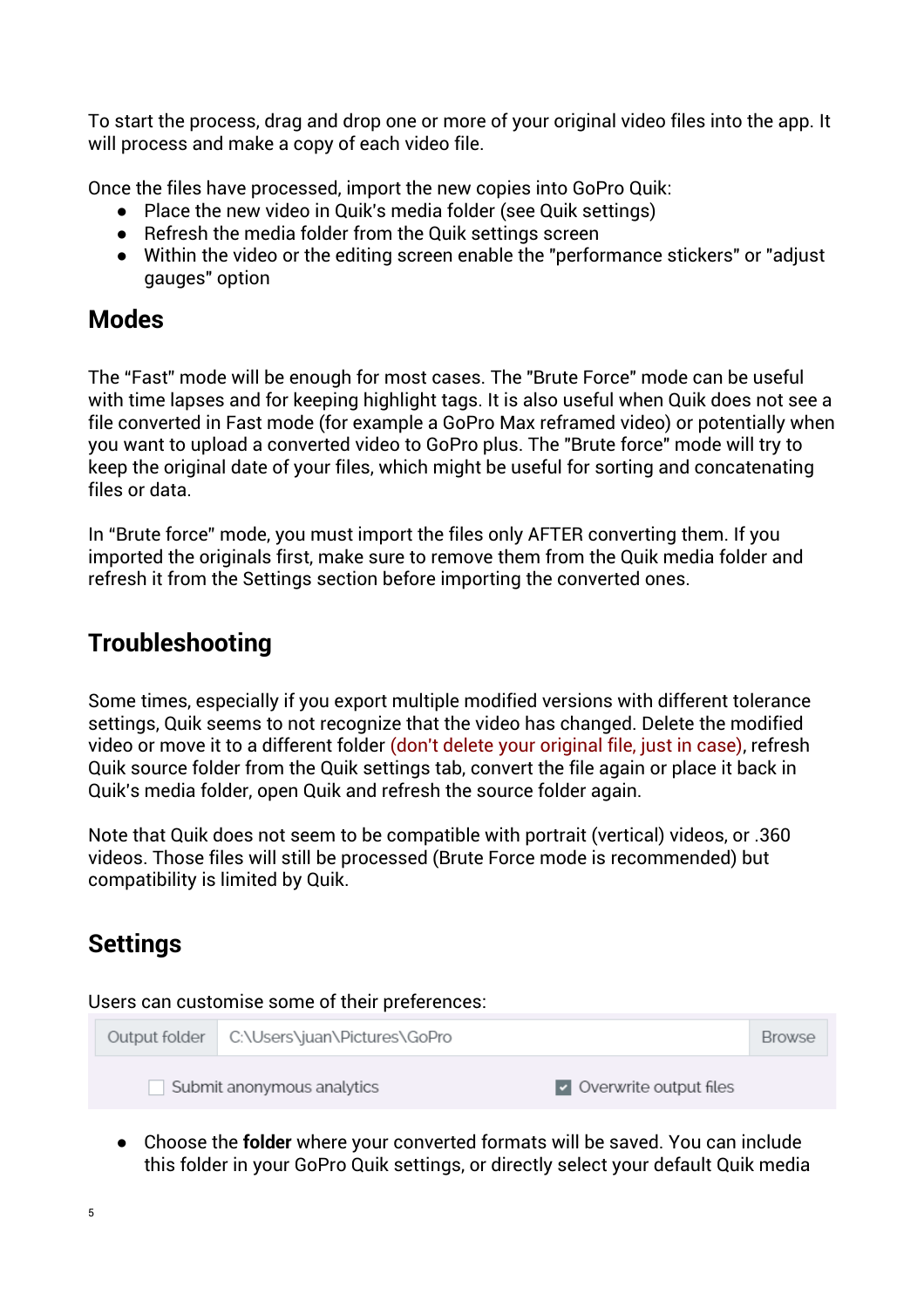folder.

- Submit anonymous **analytics** (this helps me improve the software over time, no personal data is submitted).
- You can choose to **overwrite** old files when exporting new ones with the same name.

# <span id="page-5-1"></span>**Support**

The preferred support channel is the Metadata Visualization Group in the GoPro Forums. Using this channel allows other users to learn from your questions and the proposed solutions.

#### [Telemetry FAQ and spport](https://community.gopro.com/t5/GoPro-Metadata-Visualization/GoPro-GPS-not-working-Performance-stickers-and-telemetry-FAQ/gpm-p/419554)

Product users also get a year of email support (within reason, I am a solo developer) since their purchase date.

#### [app@prototyping.barcelona](mailto:app@prototyping.barcelona)

If you encounter a bug or your GoPro video file is not being processed properly, please send me the file for analysis. The easiest way is to send the .LRV file that is usually saved alongside the MP4 file. It contains the metadata but takes up much less space.

## <span id="page-5-0"></span>**Contribute**

You can contribute to this project in many ways:

- Purchase a product: [https://goprotelemetryextractor.com](https://goprotelemetryextractor.com/)
- Contribute with code to the core tools behind the program: <https://github.com/JuanIrache/gopro-telemetry>
- Share your metadata-based creations in the GoPro forum: [https://community.gopro.com/t5/GoPro-Metadata-Visualization/Post](https://community.gopro.com/t5/GoPro-Metadata-Visualization/Post-your-metadata-videos-here/gpm-p/47113)[your-metadata-videos-here/gpm-p/47113](https://community.gopro.com/t5/GoPro-Metadata-Visualization/Post-your-metadata-videos-here/gpm-p/47113)
- Make a donation:<https://www.paypal.com/paypalme2/JuanIrache>

This project is possible thanks to GoPro open sourcing their GPMF:  [https://github.com/gopro/gpmf-parser.](https://github.com/gopro/gpmf-parser)

To stay up to date with the latest in telemetry news, discounts, tutorials and tips, both for GoPro and DJI devices, [subscribe here.](http://eepurl.com/gVml41)

I hope you find this tool useful and have fun with your videos and telemetry.

Juan Irache Duesca